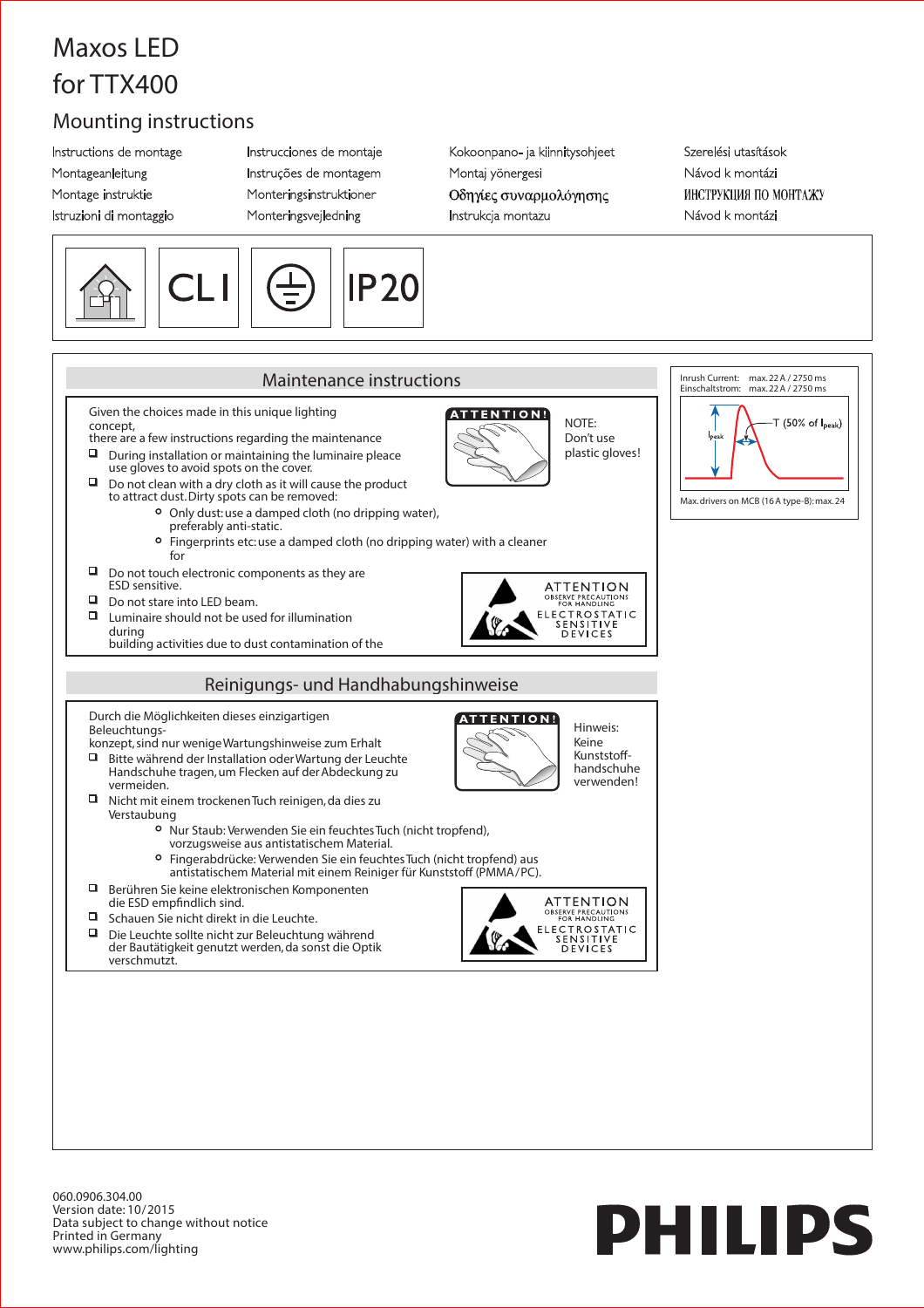## **Mounting/Montage**

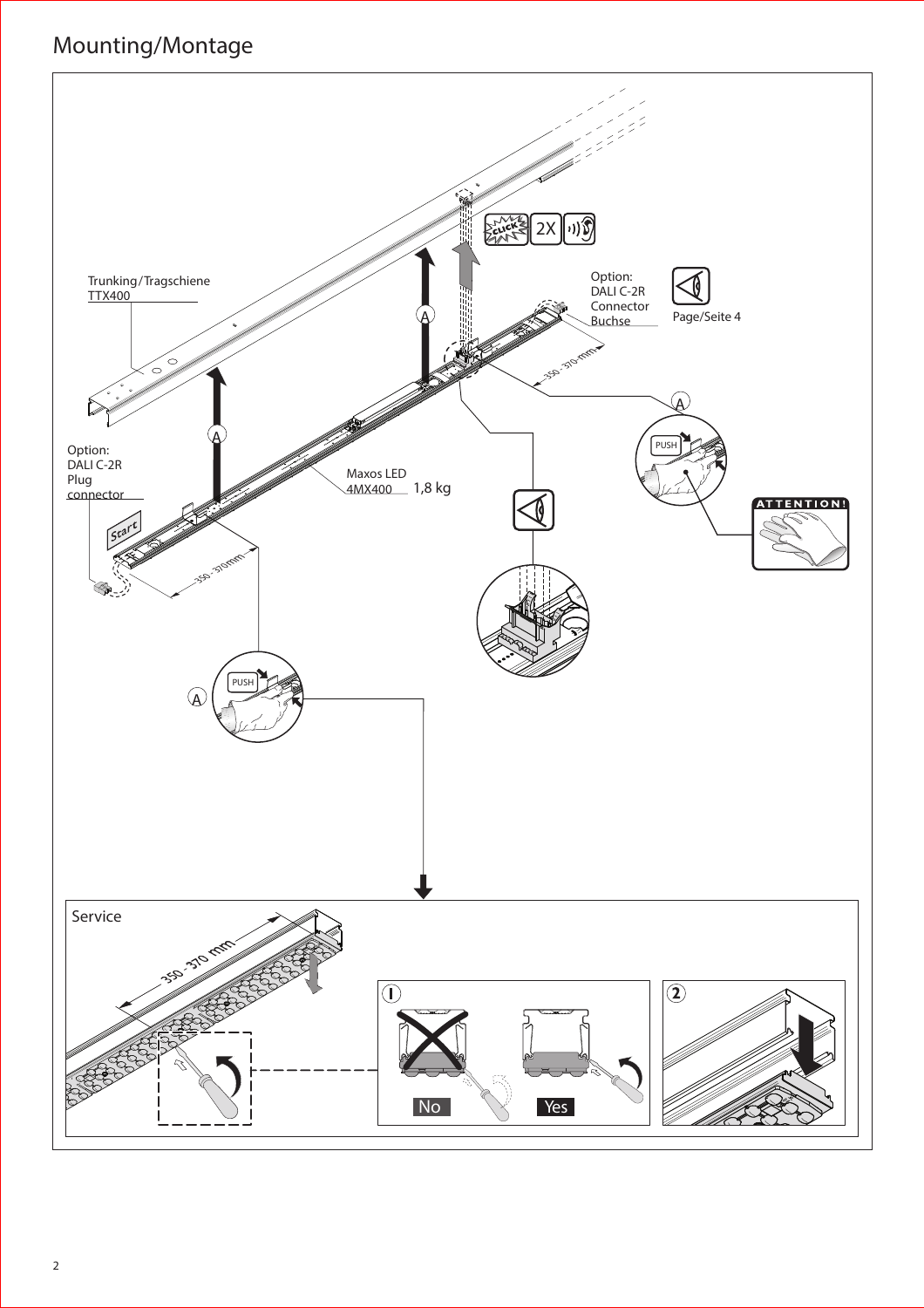## **Way of Retrofit**